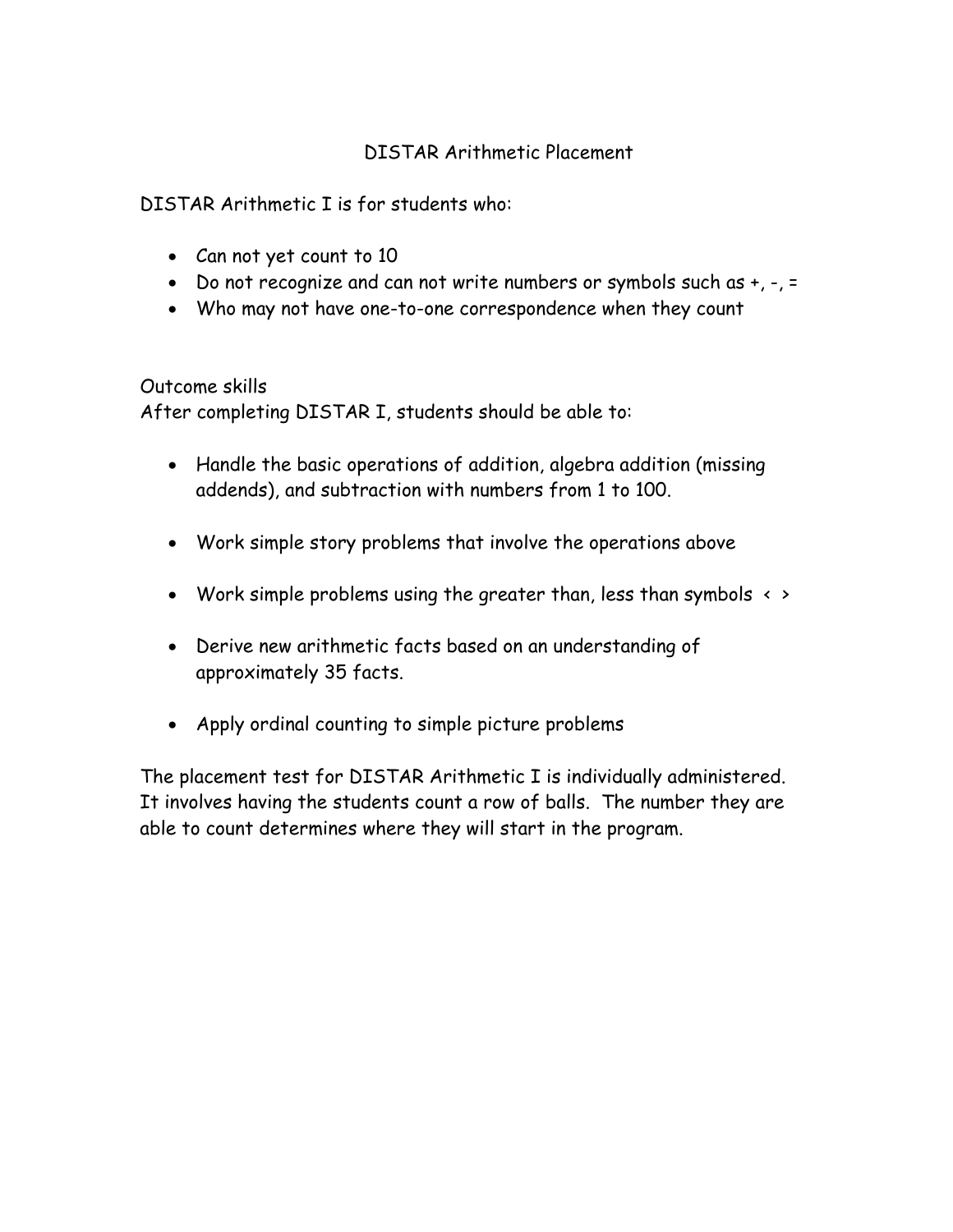## DISTAR Arithmetic I Placement Test

This test is to be administered before the first arithmetic class. Present the test to every child individually.

a. Point to the row of objects.  $I'm$  going to touch and count all the objects. Watch me touch and count.

 Touch the objects from left to right at one-second intervals and count. Get ready. One…two… three… four ...five…six…seven…eight… nine… ten.

b. Your turn. Touch and count all the objects. (Pause.)

Get ready. Count. 1,2, 3, 4, 5, 6, 7, 8, 9, 10.

Children can begin the program at one of three entry points, based on their performance on the placement test.

1. If a child correctly touches and counts three objects or less, he should begin the program at lesson 1.

2. If a child correctly touches and counts four to seven objects, he should begin the program at lesson 16.

3. If a child correctly touches and counts eight objects or more, he should begin the program at lesson 31.

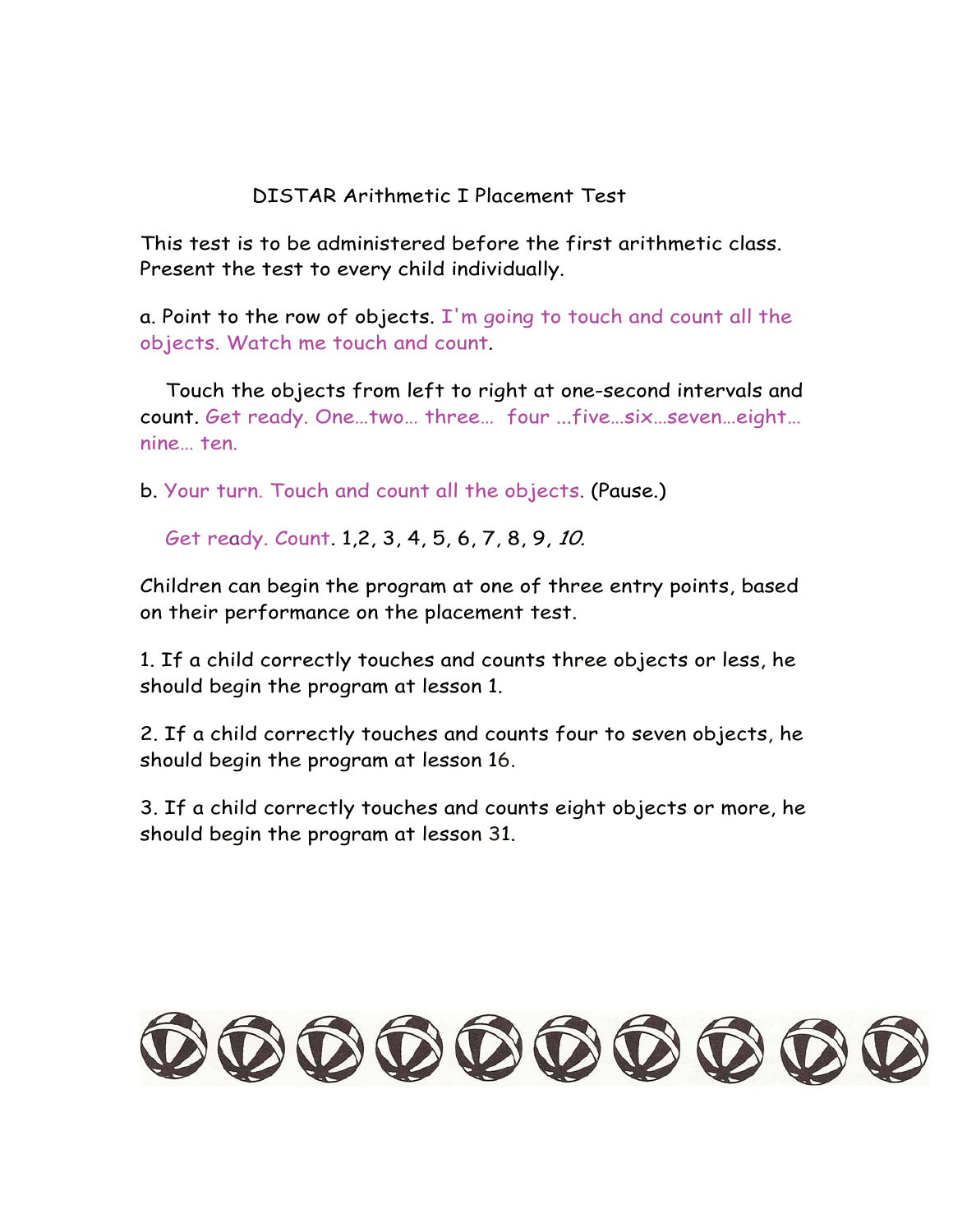## DISTAR Arithmetic II

This level is appropriate for students who can count to, write, and recognize numbers to 100 and work with basic addition and subtraction facts involving adding/subtracting 0, 1, or 2 to any number in the range of numbers from 1 – 100. Students should have the skills mentioned as the outcomes for DISTAR I.

The first Take-Home (or workbook) page is attached to give you an idea of the skills students are asked to have to begin this level. Administer the test below to determine if the students you are considering for placement can be taught at this level or need to be taught using DISTAR Arithmetic I first.

## **TEST for DISTAR II**

Directions:

Work these problems on your own. Be careful. Students are allowed to draw lines and count to work these problems, but are not to use manipulatives. Students who make no more than 3 errors can begin at Lesson 1 of DISTAR II.

\_\_\_\_\_\_\_\_\_\_\_\_\_\_\_\_\_\_\_\_\_\_\_\_\_\_\_\_\_\_\_\_\_\_\_\_\_\_\_\_\_\_\_\_\_\_\_\_\_\_\_\_\_\_\_\_

Name \_\_\_\_\_\_\_\_\_\_\_\_\_\_\_\_\_\_\_\_\_  $4 + 5 = 8 + 3 = 1$  $6 + 2 = 2 + 4 =$  $7 + 6 = 5 + 3 =$